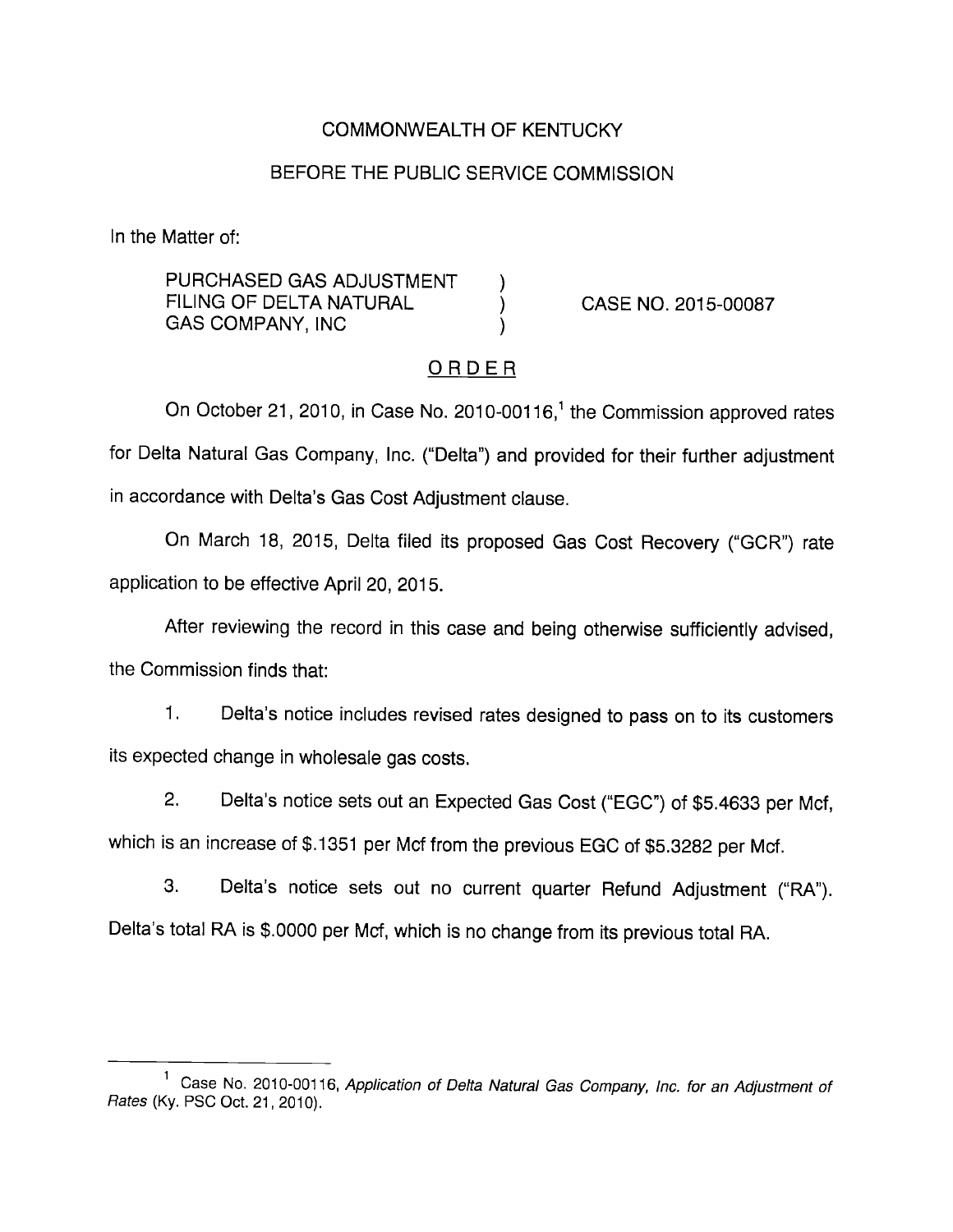4. Delta's notice sets out a current quarter Actual Adjustment ("AA") of \$1.1455 per Met. Delta's total AA is \$1.6750 per Met, which is a decrease of \$.2232 per Mcf from the previous total AA of \$1.8982 per Mcf.

5. Delta's notice sets out a current quarter Balance Adjustment ("BA") of (\$.0599) per Mcf. Delta's total BA is (\$.4421) per Mcf, which is an increase of \$.0972 per Mcf from the previous BA of (\$.5393) per Mcf.

6. Delta's GCR rate is \$6.6962 per Mcf, which is an increase of \$.0091 per Mcf from the previous GCR rate of \$6.6871 per Mcf.

7. The rates in the Appendix to this Order are fair, just, and reasonable and should be approved for final meter readings by Delta on and after April 20, 2015.

IT IS THEREFORE ORDERED that:

1. The rates in the Appendix to this Order are approved for final meter readings on and after April 20, 2015.

2. Within 20 days of the date of this Order, Delta shall file with this Commission, using the Commission's electronic Tariff Filing System, revised tariff sheets setting out the rates approved herein and reflecting that they were approved pursuant to this Order.

By the Commission ENTERED APR 0 9 2015 A CKY PUBLIC SERVICE COMMISSION

ATTEST: **Executive Director** 

Case No. 2015-00087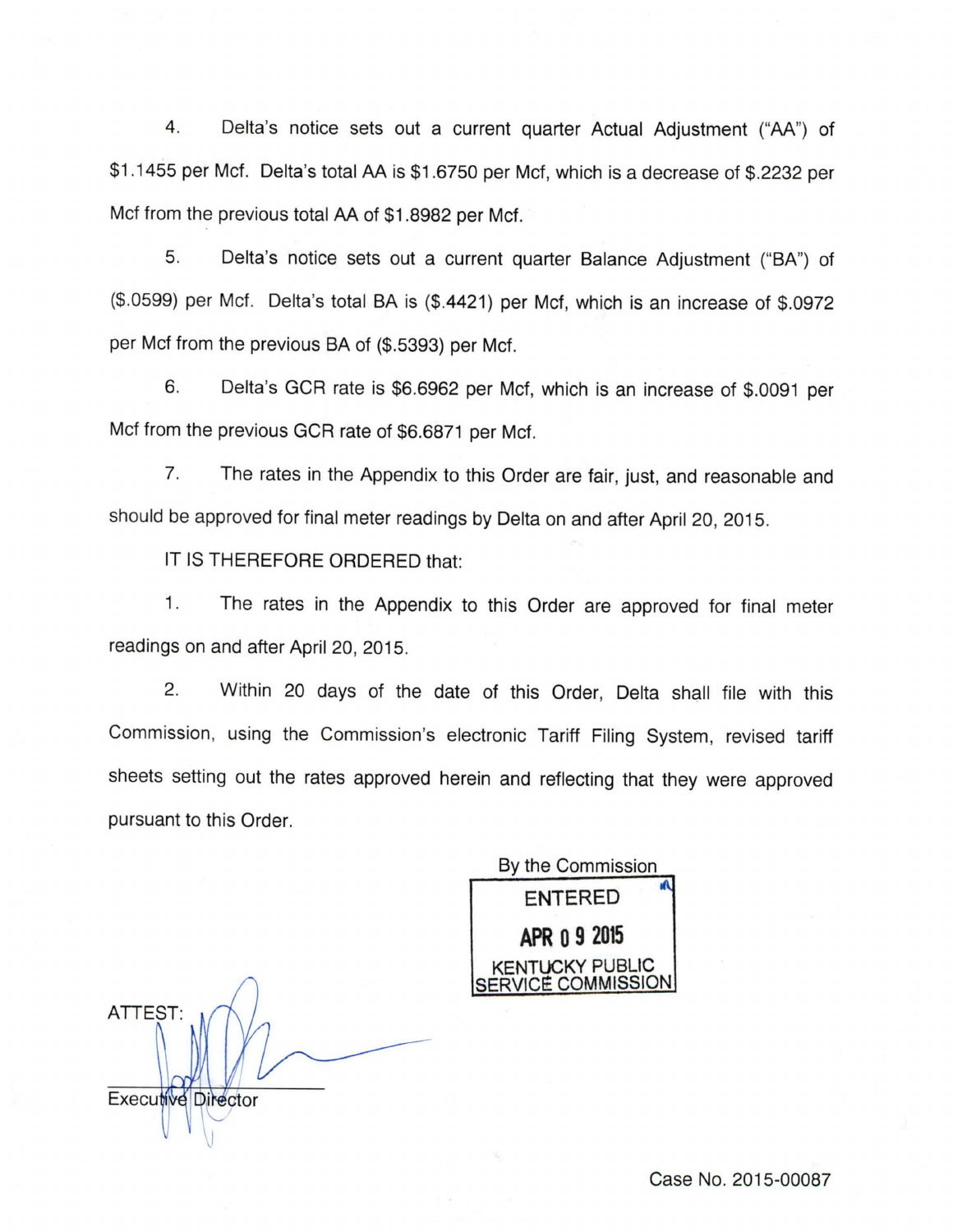## APPENDIX

# APPENDIX TO AN ORDER OF THE KENTUCKY PUBLIC SERVICE COMMISSION IN CASE NO. 2015-00087 DATED APR 0 9 2015

The following rates and charges are prescribed for the customers in the area served by Delta Natural Gas Company, Inc. All other rates and charges not specifically mentioned herein shall remain the same as those in effect under authority of this Commission prior to the effective date of this Order.

#### RATE SCHEDULES

#### **AVAILABILITY**

Available for general use by residential, commercial, and industrial customers.

**RATES** 

|                                                                                                                                   | <b>Base Rate</b>            | <b>Total Rate</b> |        |               |
|-----------------------------------------------------------------------------------------------------------------------------------|-----------------------------|-------------------|--------|---------------|
|                                                                                                                                   |                             | plus              | equals |               |
| Residential                                                                                                                       |                             |                   |        |               |
| Monthly Service Charge<br>All Ccf                                                                                                 | \$<br>20.70<br>\$<br>.43185 | \$                | .66962 | \$<br>1.10147 |
| Residential rates are also subject to the Conservation/Efficiency Program Cost<br>Recovery Component (CEPRC) of \$.01501 per Ccf. |                             |                   |        |               |
| Small Non-Residential                                                                                                             |                             |                   |        |               |
| Monthly Service Charge<br>All Ccf                                                                                                 | \$<br>31.20<br>\$<br>.43185 | \$                | .66962 | S<br>1.10147  |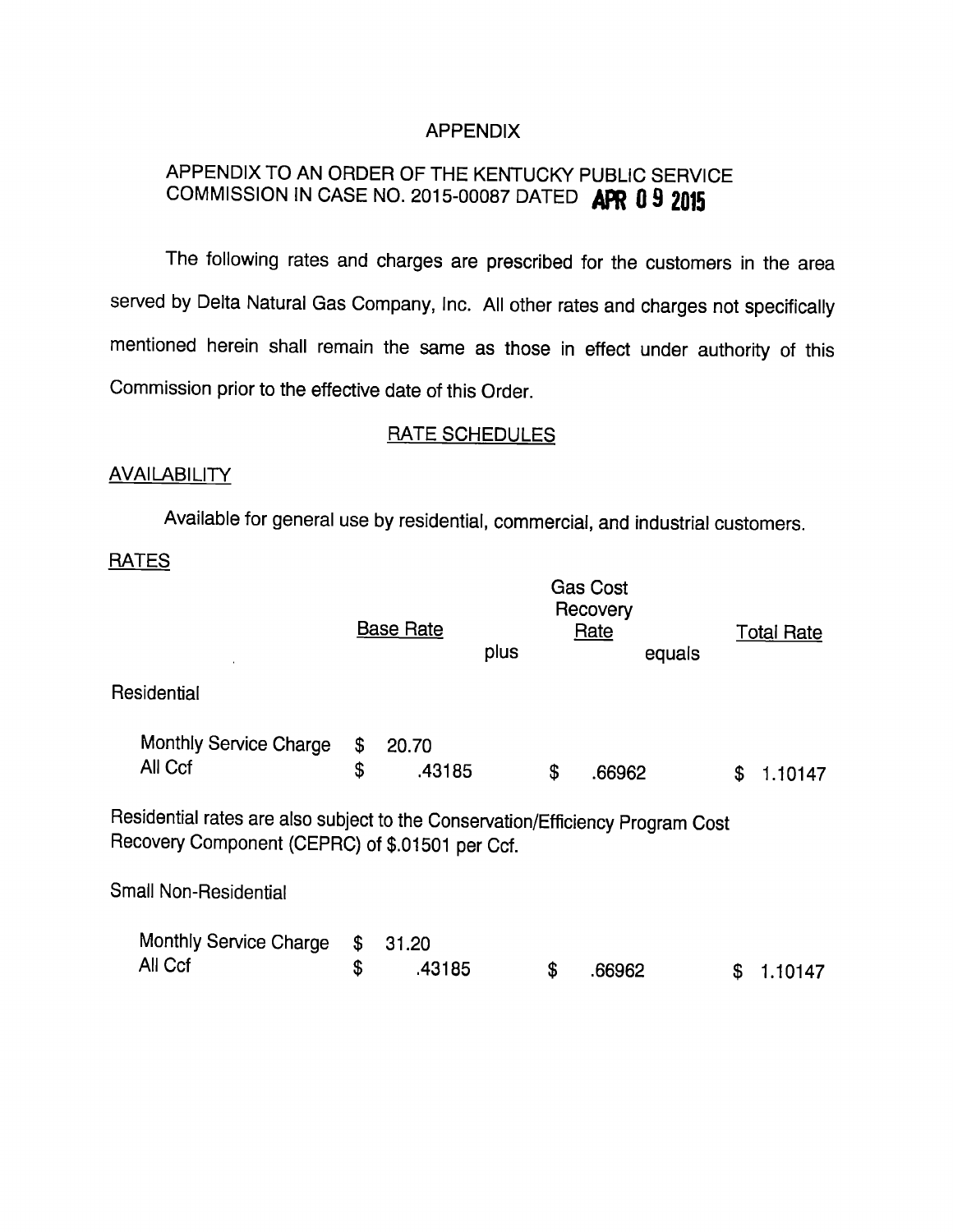Large Non-Residential

| Monthly Service Charge | \$<br>131.00 |              |               |
|------------------------|--------------|--------------|---------------|
| 1-2,000 Ccf            | \$<br>.43185 | \$<br>.66962 | \$<br>1.10147 |
| 2,001-10,000 Ccf       | .26696       | .66962       | .93658        |
| 10,001-50,000 Ccf      | .18735       | .66962       | .85697        |
| 50,001-100,000 Ccf     | .14735       | .66962       | .81697        |
| Over 100,000 Ccf       | .12735       | .66962       | .79697        |
| Interruptible          |              |              |               |
| Monthly Service Charge | \$250.00     |              |               |
| 1 - 10,000 Ccf         | \$<br>.16000 | \$<br>.66962 | \$<br>.82962  |
| 10,001 - 50,000 Ccf    | .12000       | .66962       | .78962        |
| 50,001 - 100,000 Ccf   | .08000       | .66962       | .74962        |
| Over 100,000 Ccf       | .06000       | .66962       | .72962        |
|                        |              |              |               |